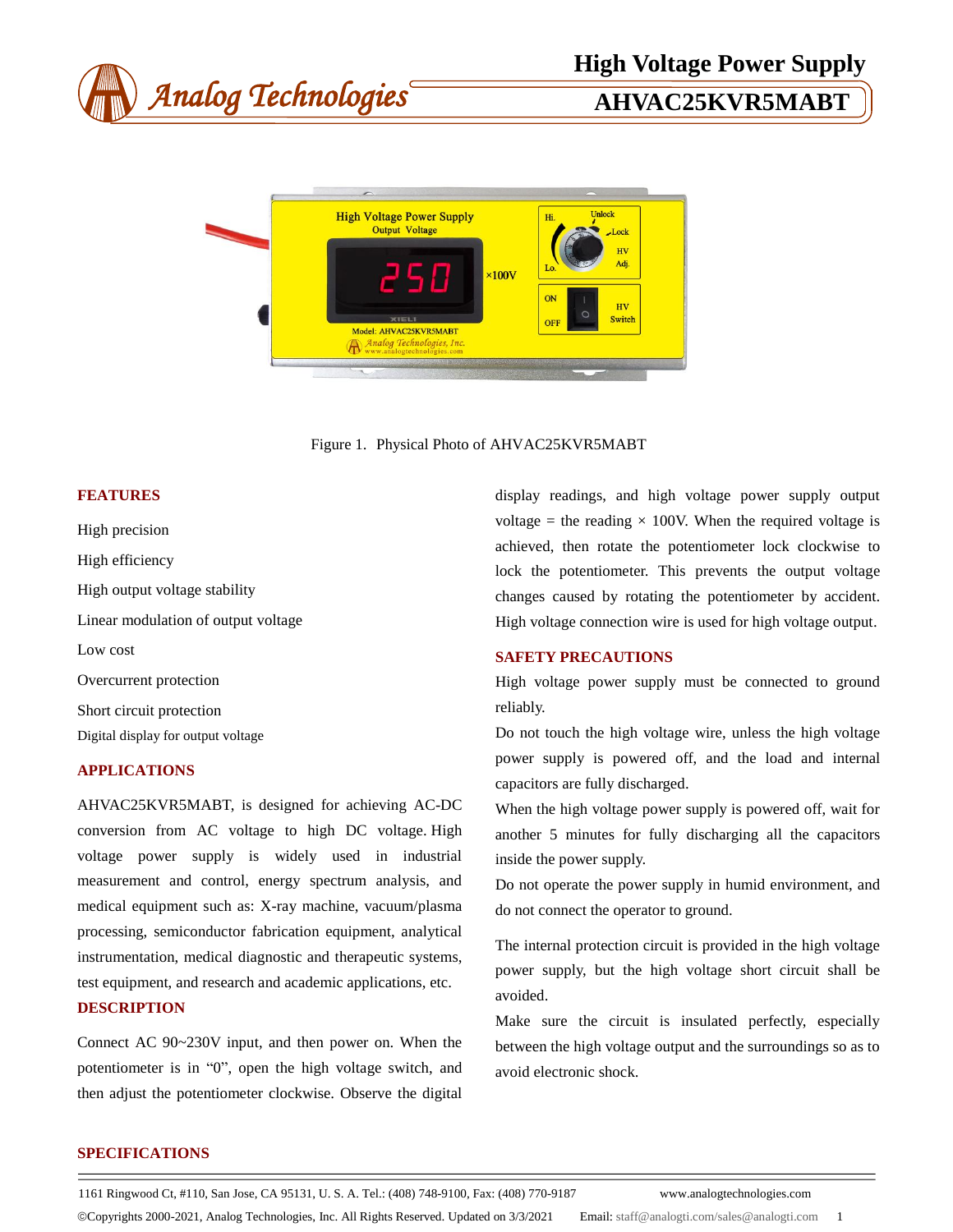

# **High Voltage Power Supply**

Table 1. Characteristics.

 $T_A = 25 \text{ °C}$ , unless otherwise noted

| <b>Parameter</b>                            |                         | <b>Symbol</b>                   | <b>Condition</b>                 | Min.                   | Typ.         | Max.  | <b>Unit/Note</b> |
|---------------------------------------------|-------------------------|---------------------------------|----------------------------------|------------------------|--------------|-------|------------------|
| <b>AC Input Voltage</b>                     |                         | <b>VPS</b>                      |                                  | 90                     | 110          | 230   | $V_{AC}$         |
|                                             | Quiescent Input Current | $I_{INQQ}$                      | $I_{OUT} = 0mA$                  | 90                     | 100          | 110   | mA               |
|                                             | Full Load Input Current | I <sub>INFLD</sub>              | $I_{OUT} = 0.1mA$                | 290                    | 300          | 310   | mA               |
| <b>Input Voltage Regulation Ratio</b>       |                         | $\Delta V_{\rm OUT}/\Delta VPS$ | $VPS = 90V \sim 230V$            |                        | 0.05         |       | $\%$             |
| Output Voltage                              |                         | $V_{OUT}$                       | $I_{OUT} = 0 \sim 0.1 \text{mA}$ | $\Omega$               |              | 25000 | V                |
| Maximum Output Current                      |                         | <b>IOUTMAX</b>                  | $VPS = 90V \sim 230V$            |                        |              | 0.5   | mA               |
| Load                                        |                         |                                 |                                  |                        | 50           |       | $M\Omega$        |
| Potentiometer Adjustment                    |                         |                                 |                                  | 10k potentiometer      |              |       |                  |
| <b>Output Modulation Linearity</b>          |                         |                                 |                                  |                        | < 0.1        |       | $\%$             |
| <b>Load Regulation Rate</b>                 |                         |                                 | $I_{OUT} = 0 \sim 0.1 mA$        |                        | $\leq 0.05$  |       | $\%$             |
| <b>Instantaneous Short Circuit Current</b>  |                         | $I_{SC}$                        |                                  |                        | < 0.1        |       | mA               |
| Full Load Efficiency                        |                         | η                               |                                  |                        | $\geq 70$    |       | $\%$             |
| <b>Temperature Coefficient</b>              |                         | TCV <sub>0</sub>                | $-20 \sim 50^{\circ}C$           |                        | < 0.01       |       | $\%$ /°C         |
| <b>Time Drift</b>                           | <b>Short Time Drift</b> |                                 |                                  |                        | < 0.05       |       | % / min          |
|                                             | Long Time Drift         |                                 |                                  |                        | < 0.05       |       | $\%$ /h          |
| <b>Output Voltage Temperature Stability</b> |                         |                                 | $-20 \sim 50^{\circ}C$           |                        | $< \pm 0.05$ |       | $\%$             |
| <b>Operating Temperature Range</b>          |                         | $T_{\text{opr}}$                |                                  | $-20$                  |              | 55    | $\rm ^{\circ}C$  |
| <b>Storage Temperature Range</b>            |                         | $T_{\rm stg}$                   |                                  | $-20$                  |              | 80    | $\rm ^{\circ}C$  |
| <b>External Dimensions</b>                  |                         |                                 |                                  | $210\times120\times50$ |              | mm    |                  |
| Weight                                      |                         |                                 |                                  |                        | 1192         |       | g                |
|                                             |                         |                                 |                                  |                        | 2.63         |       | 1 <sub>bs</sub>  |
|                                             |                         |                                 |                                  |                        | 42.05        |       | Oz               |

1161 Ringwood Ct, #110, San Jose, CA 95131, U. S. A. Tel.: (408) 748-9100, Fax: (408) 770-9187 www.analogtechnologies.com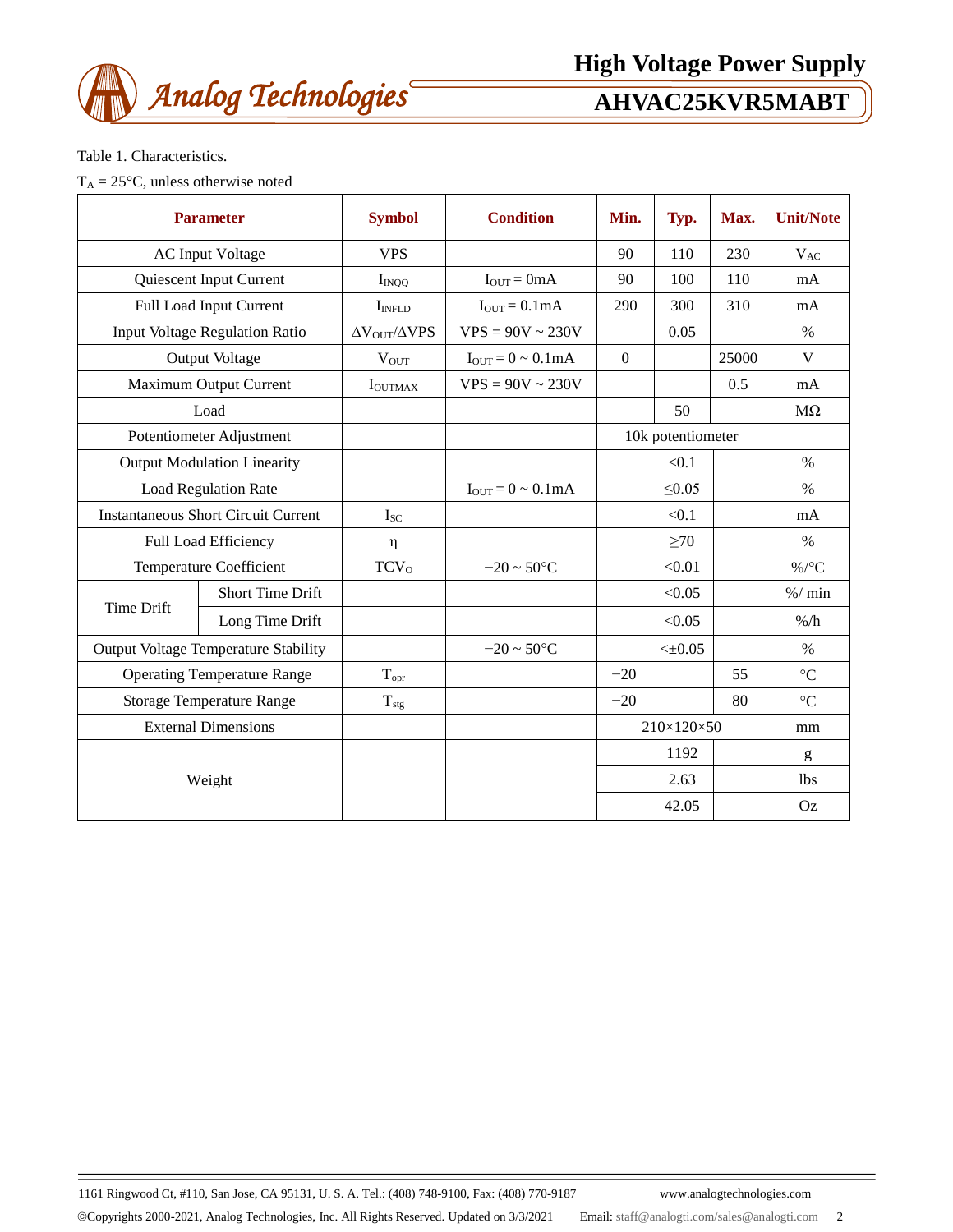

# **High Voltage Power Supply**

resistance =10×10 $\Omega$ +1k $\Omega$ =1.1k $\Omega$ , and the like.

# **PANEL INSTRUCTIONS**

### **Left Panel**



Figure 2. Left Panel

1. HV output: 1m long connection wire outputs 25kV 0.5MA.

2. Output ground: high voltage power supply output ground terminal.

### **Front Panel**



Figure 3. Front Panel

3. Output display: Digital display for output voltage. The actual output voltage = display reading  $\times 100V$ .

4. HV adjustment: 10-turn potentiometer for adjusting output voltage. Rotate it clockwise to increase the output voltage, and the potentiometer resistance = the corresponding scale  $\times$ 10Ω. For example, as Figure 4 shows, when the scale is 10, and the frame above the scale shows 1 (1k $\Omega$ ), then the



Figure 4. Scale and Resistance Calculation

### 5. High voltage ON/OFF switch

6. Potentiometer lock: when turn the lock clockwise, then the potentiometer is locked, so that the POT will not be rotated for any voltage change.

### **Right Panel**



Figure 5. Right Panel

- 7. Main power ON/OFF switch
- 8. Fuse: 250V/2A
- 9. Input connector: AC input 90 ~ 230V 50/60Hz connector.

1161 Ringwood Ct, #110, San Jose, CA 95131, U. S. A. Tel.: (408) 748-9100, Fax: (408) 770-9187 www.analogtechnologies.com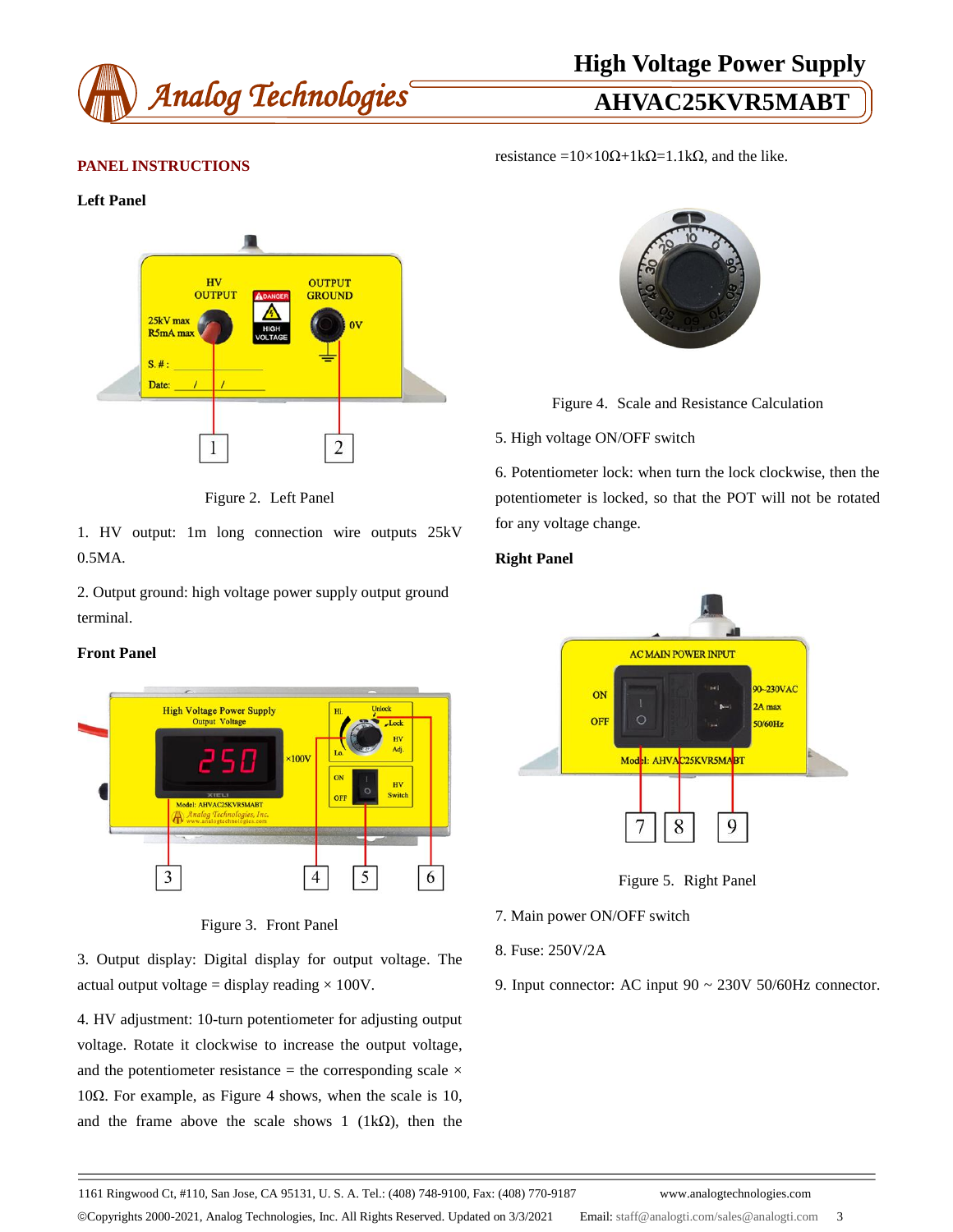

# **TESTING DATA**



High voltage power supply testing data (Test condition: the load is 50 M $\Omega$ )

Figure 6. PCTRL VS. VOUT



# Figure 7. Naming Rules of AHVAC25KVR5MABT

1161 Ringwood Ct, #110, San Jose, CA 95131, U. S. A. Tel.: (408) 748-9100, Fax: (408) 770-9187 www.analogtechnologies.com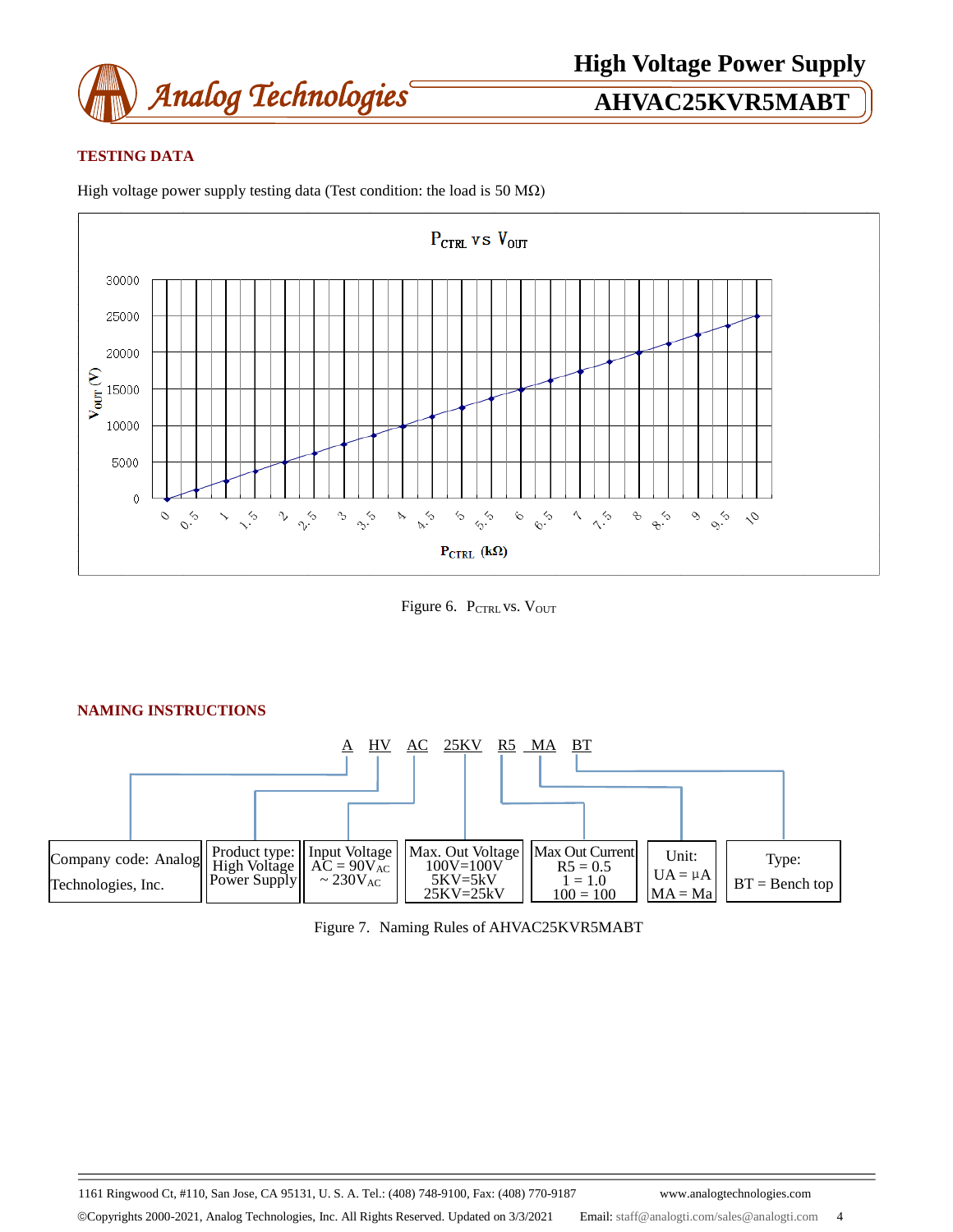

# **DIMENSIONS**

I. Dimension of the leads.



# Figure 8. Leads of AHVAC25KVR5MABT

| Leads            | Diameter (mm) | Length $(m)$ |  |  |
|------------------|---------------|--------------|--|--|
| Thick brown lead |               | 1.0          |  |  |
| Power cord       |               | 1.8          |  |  |

II. Dimension of AHVAC25KVR5MABT.